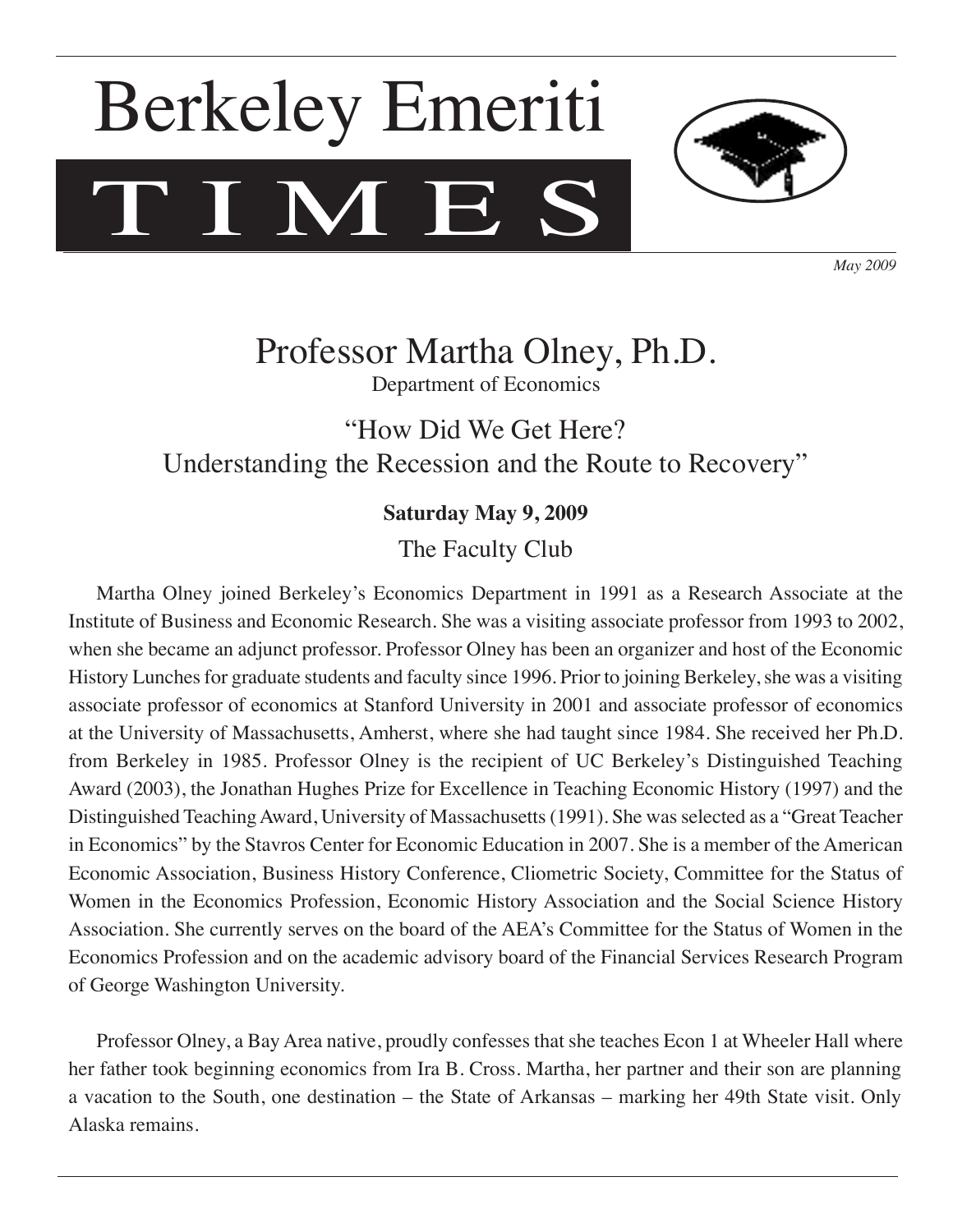#### UCB EMERITI ASSOCIATION EXECUTIVE COMMITTEE 2008-2009

President Richard Malkin

First Vice President **OPEN** 

Second Vice President George Leitmann

> **Treasurer** George Goldman

> > **Secretary**

Berkeley Emeriti Times Editor Claude Babcock

> Members at Large George Glassey Richard Herr Jack Kirsch John McNulty Karl Pister Marvalee Wake

Errol Mauchlan

Past UCBEA Presidents Errol Mauchlan Louise Taylor Larry Waldron

**Stewards** Betty Carpenter Sue Cork Mary Dee Vermeulen

Mailing Address UC Berkeley Emeriti Association 1925 Walnut Street # 1550 Berkeley, CA 94720-1550

UCB Retirement Center Patrick Cullinane, Director André S. Porter, Program Manager

| Office    | <b>UCB</b> Retirement Center |
|-----------|------------------------------|
| Telephone | 510/642-5461                 |
| Fax       | 510/643-1460                 |
| Web site  | thecenter.berkeley.edu       |
| Email     | emeriti@berkeley.edu         |



Published before each meeting of the UC Berkeley Emeriti Association: To provide closer networking for members with meeting announcements, meeting reviews, executive committee actions, pertinent campus news, and to reach out to members who cannot attend the meetings. Editor: Claude Babcock Phone: 510/848-3368 Email: cbabcock@berkeley.edu

#### 7-year old children (total of 40) to be interviewed in depth on camera about whatever plans, hopes, and ambitions they had. The same group has been

Ann Jensen

CUCEA Representative

Professor Thorne's imitation of the plummy self-confident speech of the upper class 7-year olds announcing their plans (largely realized) to move through

the elite schools into professions. I had hoped for the ghost of Professor Henry Higgins to step out and explain to us not only the class and district from which each child came, but to identify Londoners by their very street. Do decades of movies and TV make this impossible?

Four of the subjects dropped out, one of whom returned. Some resented the public exposure and analysis of their life experiences. One woman described each 7-year interview as a poison pill where painful things get stirred up. On the other hand, one man sought to exploit the publicity the series had given him to promote a business scheme. (Apparently no one asked for residuals.)

Each of the 7-year up-datings takes several days and the accumulated record forms a memory scrapbook for the group. In it they see themselves aging and some feel regret for hopes not realized. One man had experienced serious mental illness. In looking back they all regarded with some amazement the 7-year old stranger they see on the first video. One acknowledged that

*Continued on next page*

### **7-Up is Food for Thought**

On Saturday March 14, 2009 Professor Barrie Thorne gave a presentation to the UCBEA luncheon titled, "The 7-Up Documentary Film Series and

This remarkable film series began in 1963 when Granada Television in England chose nearly equal numbers of upper class and working class

interviewed at 7-year intervals since, up to the latest sessions when the

The extremely short video excerpted from the seven-part series left me short of background information. Why were no middle class children included? It appears that the producers' English obsession biased them toward the view that class puts a life-long stamp on the individual. Several times Professor Thorne repeated the reputed Jesuit maxim about having the first years of a child's life determine the adult's character. It wasn't clear whether the series confirmed or refuted this aphorism. In any case, one may wonder if being born into a social class and being exposed to early Jesuit

I remember the video being mostly about Tony, a working class boy, who early on articulated plans—first to be a jockey, and failing that, to be a taxi driver. He became a successful taxi driver-owner whose wife was a

They were financially successful; in a later sequence he is shown enjoying life at his second home in Spain with his grandchildren. It wasn't clear if Tony's middle class attributes of planning, steady work, saving, financial success and good living qualify him to enter this class. Are his humble origins still revealed in ways that disqualify him from this status? I felt that

The only indirect reference to the speech differences of the children was

a definition of class beyond income was sorely needed.

Different Ways of Inhabiting Time."

subjects were 49 years old.

indoctrination are equivalent

fellow driver.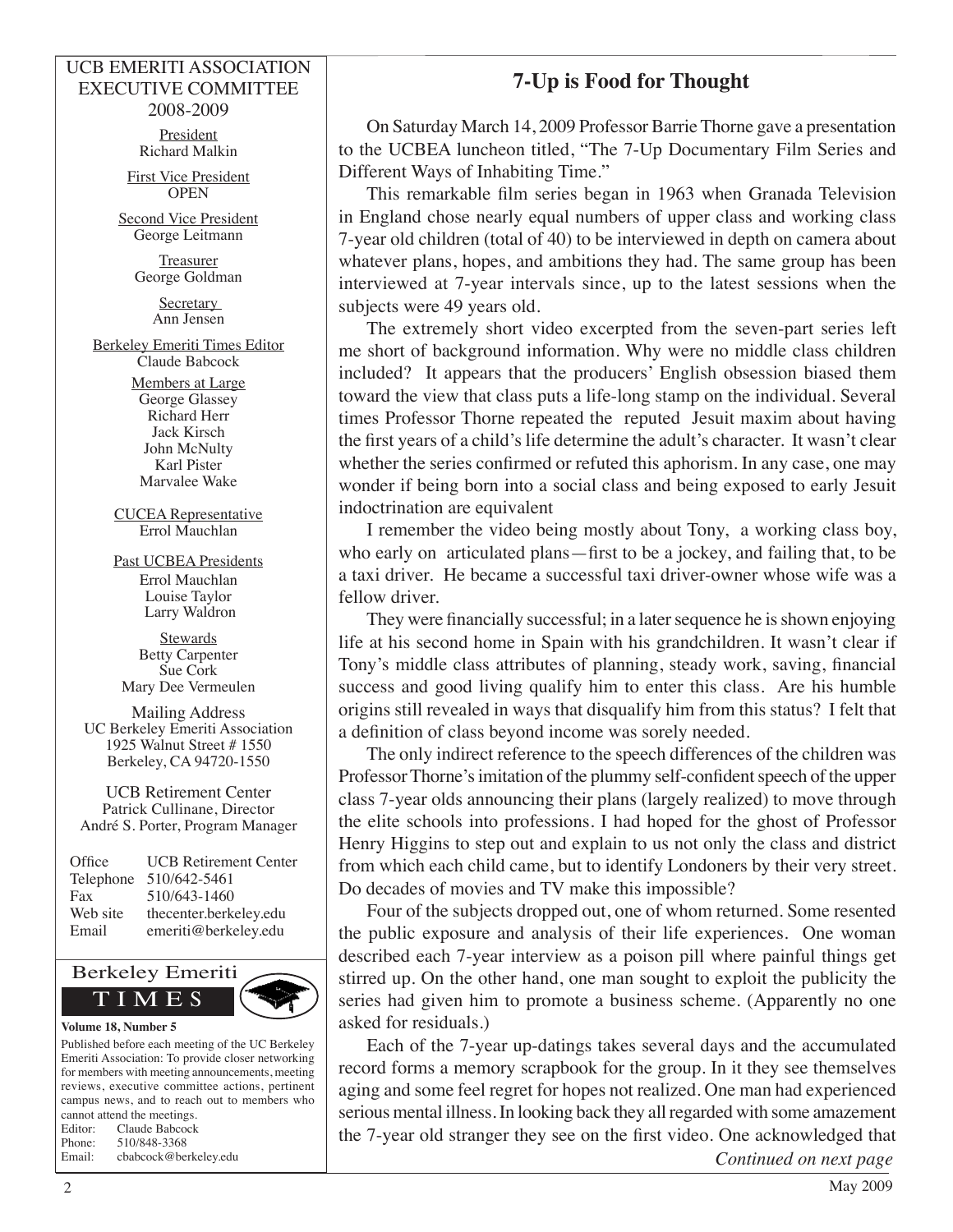#### *7-Up is Food for Thought, continued*

#### **How're We Doing?**

he behaved like a spoiled brat and hoped that he had improved. Others showed promise that in some cases was realized, but in others came to naught. Professor Thorne pointed out that unlike many sociological studies where individual differences are flattened out to fit people into categories, this study certainly emphasizes individual personality differences, influences of environment and family relations.

Professor Thorne remarked that historical time was very much in the background. No war mobilization or activisms such as anti-war, ban the bomb, civil rights and feminism seem to have reached this group. Are these activisms just middle class preoccupations or did this English generation have the good fortune not to have lived in interesting times?

*Larry Waldron*

#### **Committee On Research Grants to Emeriti**

I wish to make all Emeriti aware of a change in policy by the Committee on Research (COR) on research grants. Because of anticipated cuts in their budget, the COR has determined that REG grants for emeriti will be capped at \$500, rather than at the current level of \$1000. Cal Moore, University-Emeriti Relations Committee, and I vigorously protested this decision to the Chair of COR and also to the full committee, but even after our arguments, the committee went ahead with its decision.

Emeriti remain eligible to apply for a \$700 conference travel grant to present their research. A COR travel grant supports a scheduled presentation of an applicant's original scholarship at a major meeting of a recognized learned society, an organized panel discussion, or an organized symposium. Travel awards also are available for poster presentations, discussants, panelists, commentators and conference/panel organizers.

*Dick Malkin, President* 

#### **Annual Business Meeting**

This is to notify all members that the May 9th Saturday Luncheon will serve as our annual business meeting. At that meeting, new officers for the Association for the 2009- 10 year will be elected and there may be other business. I hope for a large crowd.

*Dick Malkin, President*

The Retirement Center's mission is to develop programs and services that contribute to the well being of retired faculty and staff and their families and that support the UC community. You can review the Center's current activities at http://thecenter.berkeley.edu. The Center's new Director, Patrick Cullinane, welcomes Emeriti ideas on how the Center can improve its service to retired faculty. Feel free to contact him at pcullinane@berkeley.edu, 510- 643-3212 or arrange an office visit. If it fits your style you can use the U.S. Postal Service.

*Patrick Cullinane, Retirement Center Director*

#### **Galaxy: A Hundred or So Stars Visible to the Naked Eye**

On display until August 30

"There is nothing quite like looking through a museum's collection in storage, where the art—often stripped of its honorific framing and flattering lighting becomes a vulnerable thing… In storage too, the works are not arranged chronologically …which make possible the exerience of many unexpected, often jarring, and occasionally illuminating juxtapositions…

A museum collection evolves over time, and its shape results from the dual influences of accident and intention… by purchase and by gift, works that are actively sought after and works that arrive unheralded…

When the [Berkeley Art] museum was founded in 1963, it inherited…several nineteenth-century landscapes by artists such as Albert Bierstadt and Théodore Rousseau that had belonged to the University for decades… [and] forty-seven canvases by the Abstract Expressionist painter Hans Hofmann. " Our first director, Peter Selz… grew the museum's collection in kinetic and Funk art, Old Master prints, photographs (including rare daguerreotypes) and Ming and Ching Chinese paintings.

..."Not all of my favorites are on view, but these are all works that I love and want to know better. I invite you to get to know them along with me…"

*Lawrence Rinder, Director BAM/PFA*

#### **Obama's First 100 Days**

When you receive this *Berkeley Emeriti Times* there are still seats available for **President Obama's First Hundred Days**, Faculty Club, Thurs. May 7, 2009. Call the Retirement Center, (510) 642-5461. Now!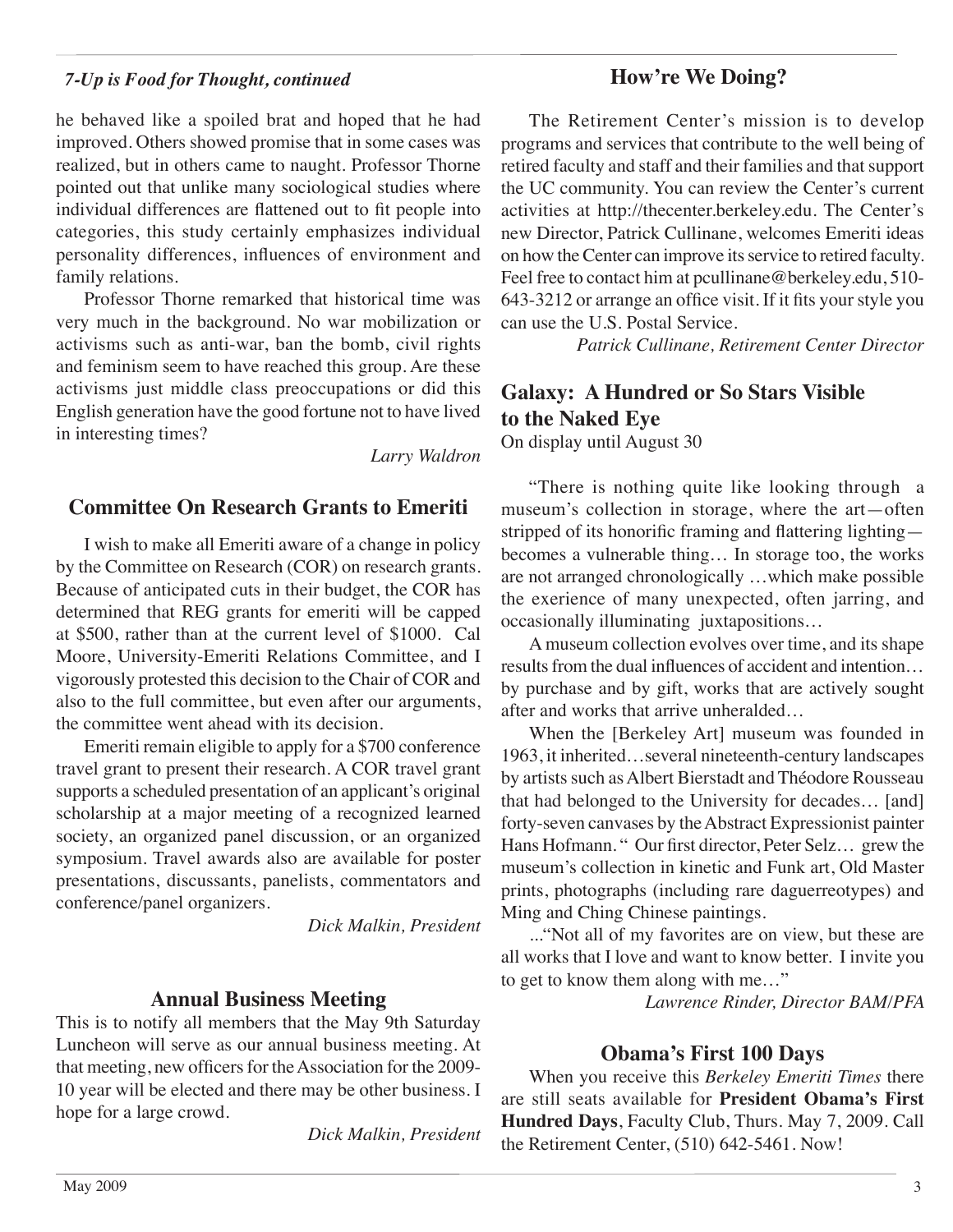#### BERKELEY EMERITI TIMES

University of California, Berkeley 1925 Walnut Street # 1550 Berkeley, CA 94720-1550

#### **Reflections from the Ave.**

"One summer, walking along Telegraph Ave in Berkeley, I crossed paths with a former student. He had always been a very upbeat and enthusiastic guy. He had graduated about a year before – near the height of the Silicon Valley boom – and gone directly into a job he enjoyed. But when I saw him, he looked about as glum as a boy who had lost his puppy. 'Hey, how are you? What's up?,' I asked him (in the middle of crossing Durant Avenue!). He had been laid off and hadn't had any success yet in finding a new job. He was terribly depressed, feeling – as I suspect most unemployed folks feel – that he was somehow responsible for being unemployed. If only he had worked harder, more hours, more diligently. If only he hadn't been sick for three days one time. If only he were smarter. If only . . . I listened for awhile and then reminded him of what he'd been taught: unemployment is due to insufficient aggregate demand. 'It's not about you,' I told him. 'It's about the economy.' Yeah, he supposed, but it sure felt as if it was about him. 'But it's not. You're part of the rising unemployment in the Bay Area, and that's not your fault.' Yeah, he began to acknowledge, maybe that's right. He gave me a hug, thanked me, and we went our separate ways.

And that is why I teach economics."

*MLO*